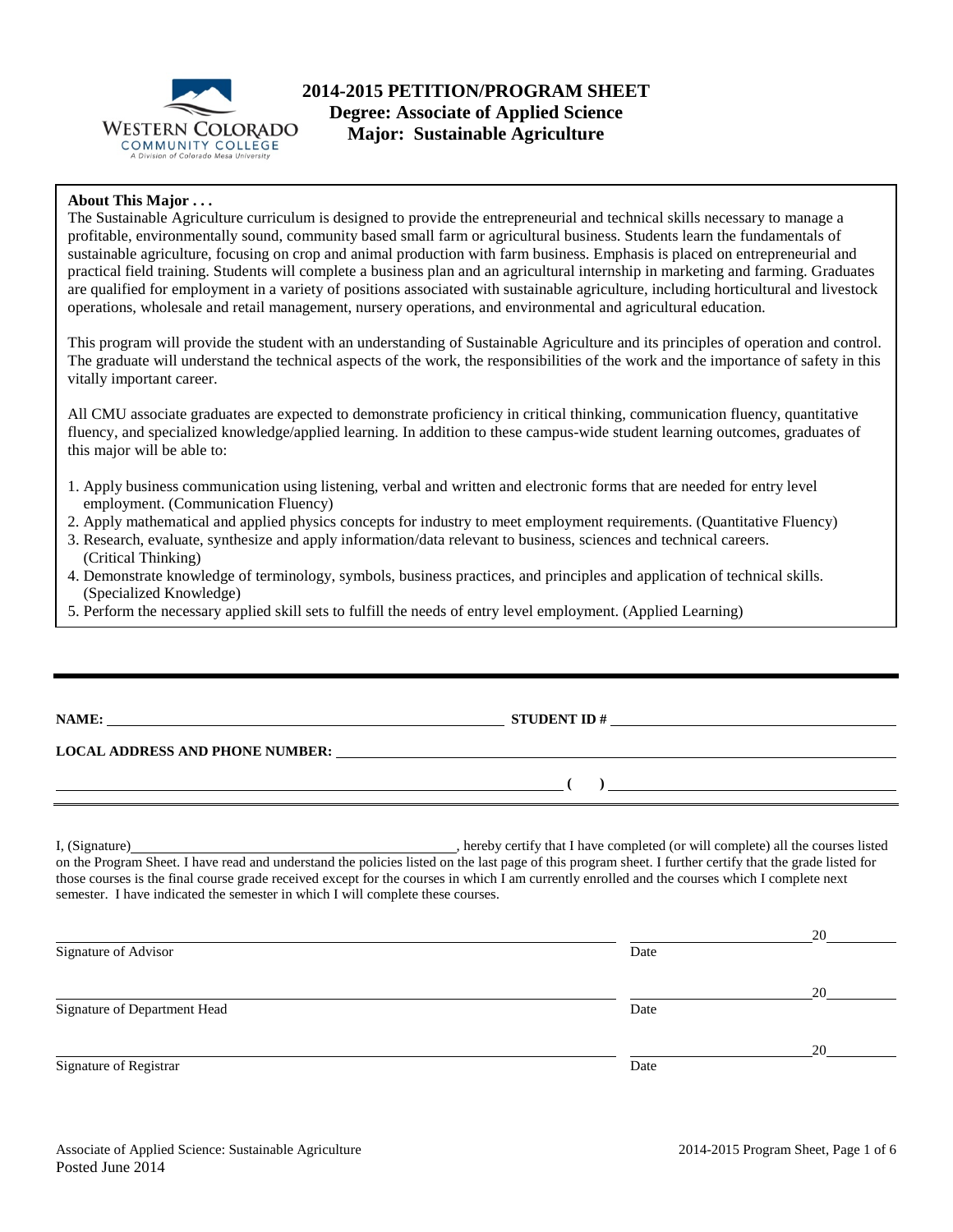#### **Students should work closely with a faculty advisor when selecting and scheduling courses prior to registration.**

Degree Requirements:

- Minimum of 60 hours total (A minimum of 16 taken at CMU in no fewer than two semesters)
- 2.00 cumulative GPA or higher in all CMU coursework
- A grade of "C" or higher must be achieved in coursework toward major content area.
- Pre-collegiate courses (usually numbered below 100) cannot be used for graduation.
- Program sheets are for advising purposes only. Because a program may have requirements specific to the degree, check with your advisor for additional guidelines, including prerequisites, grade point averages, grades, exit examinations, and other expectations. It is the student's responsibility to be aware of, and follow, all guidelines for the degree being pursued. Any exceptions or substitutions must be approved by the faculty advisor and/or Department Head. Courses related to teacher licensure must also be approved by the Teacher Education Dept.
- When filling out the program sheet a course can be used only once.
- See the "Undergraduate Graduation Requirements" in the catalog for additional graduation information.

**GENERAL EDUCATION REQUIREMENTS** (15 semester hours) See the current catalog for a list of courses that fulfill the requirements below. If a course is on the general education list of options and a requirement for your major, you must use it to fulfill the major requirement and make a different selection within the general education requirement.

| Course No Title                                                                                                             | Sem.hrs Grade Term |  |
|-----------------------------------------------------------------------------------------------------------------------------|--------------------|--|
| <b>English</b> (6 semester hours)                                                                                           |                    |  |
| <b>ENGL 111 English Composition</b>                                                                                         | 3                  |  |
| <b>ENGL 112 English Composition</b>                                                                                         | 3                  |  |
| <b>Math: MATH 108 or higher</b> (3 semester hours)                                                                          |                    |  |
|                                                                                                                             | 3                  |  |
| Course No Title                                                                                                             | Sem.hrs Grade Term |  |
| Social Sciences, Natural Science, Fine Arts, or Humanities or<br><b>Selected Applied Studies Courses (6 semester hours)</b> |                    |  |
|                                                                                                                             | 3                  |  |
|                                                                                                                             | 3                  |  |

#### **Other Required Courses (2)**

|          | <b>Kinesiology</b> (2 semester hours) |  |  |
|----------|---------------------------------------|--|--|
| KINE 100 | Health and Wellness                   |  |  |
| KINA 1   |                                       |  |  |

#### **ASSOCIATE OF APPLIED SCIENCE: COURSE REQUIREMENTS**

(44 semester hours)

|                 | <b>Agriculture Courses</b> (28 semester hours) |   |  |
|-----------------|------------------------------------------------|---|--|
| <b>AGRS 100</b> | <b>Practical Crop Production</b>               | 3 |  |
| AGRS 100L       | <b>Practical Crop Production Lab</b>           |   |  |
| <b>AGRS 102</b> | <b>Agriculture Economics</b>                   |   |  |
| <b>AGRS 105</b> | Animal Science                                 |   |  |
| <b>AGRS 125</b> | <b>Agricultural Machinery</b>                  | 3 |  |
| <b>AGRS 205</b> | Farm/Ranch Management                          | 3 |  |
| <b>AGRS 210</b> | <b>Agricultural Marketing</b>                  | 3 |  |
| <b>AGRS 240</b> | Intro Soil Science                             |   |  |
| AGRS 240L       | Intro Soil Science Lab                         |   |  |
| <b>AGRS 293</b> | Cooperative Experience                         |   |  |
|                 |                                                |   |  |

#### **Restricted Electives** (select min. of 9 semester hours – see

|  | recommended advising tracks) |  |
|--|------------------------------|--|
|--|------------------------------|--|

|                 | recommended advising tracks)                                                     |         |  |
|-----------------|----------------------------------------------------------------------------------|---------|--|
| ACCT 201        | Prin of Financial Accting                                                        | 3       |  |
| AGRS 103        | Intro to Entomology                                                              |         |  |
| AGRS 103L       | Intro to Entomology Lab                                                          |         |  |
| AGRS 110        | <b>Integrated Pest Management</b>                                                | 3       |  |
| AGRS 118        | Farm Structures/Green Houses                                                     | 3       |  |
| AGRS 208        | <b>Agricultural Finance</b>                                                      | 3       |  |
| <b>AGRS 224</b> | <b>Integrated Ranch Management</b>                                               | 3       |  |
| AGRS 225        | Feeds and Feeding                                                                | 4       |  |
| <b>AGRS 230</b> | Farm Animal Anatomy/Phys                                                         | 3       |  |
| <b>AGRS 250</b> | Live Animal & Carcass Eval                                                       |         |  |
| AGRS 250L       | Live An. & Carcass Eval Lab                                                      | 2       |  |
| AGRS 260        | <b>Plant Propagation</b>                                                         | 3       |  |
| AGRS 288        | Livestock Practicum                                                              |         |  |
| AGRS 288L       | Livestock Practicum Lab                                                          |         |  |
| AGRS 296        | Topics: Sustain. Ag Practices                                                    | $1 - 3$ |  |
| CISB 101        | <b>Business Info Technology</b>                                                  | 3       |  |
|                 |                                                                                  |         |  |
|                 | $\mathbf{I}$ measurated $\mathbf{F}$ leating (un to $\mathbf{F}$ comester hours) |         |  |

\_\_\_\_\_\_ \_\_\_\_ \_\_\_\_\_\_\_\_\_\_\_\_\_\_\_\_\_\_\_\_\_\_\_\_ \_\_\_\_\_ \_\_\_\_\_\_\_\_ \_\_\_\_\_\_ \_\_\_\_ \_\_\_\_\_\_\_\_\_\_\_\_\_\_\_\_\_\_\_\_\_\_\_\_ \_\_\_\_\_ \_\_\_\_\_\_\_\_

**Unrestricted Electives** (up to 5 semester hours)  $MATH$   $1xx$   $1$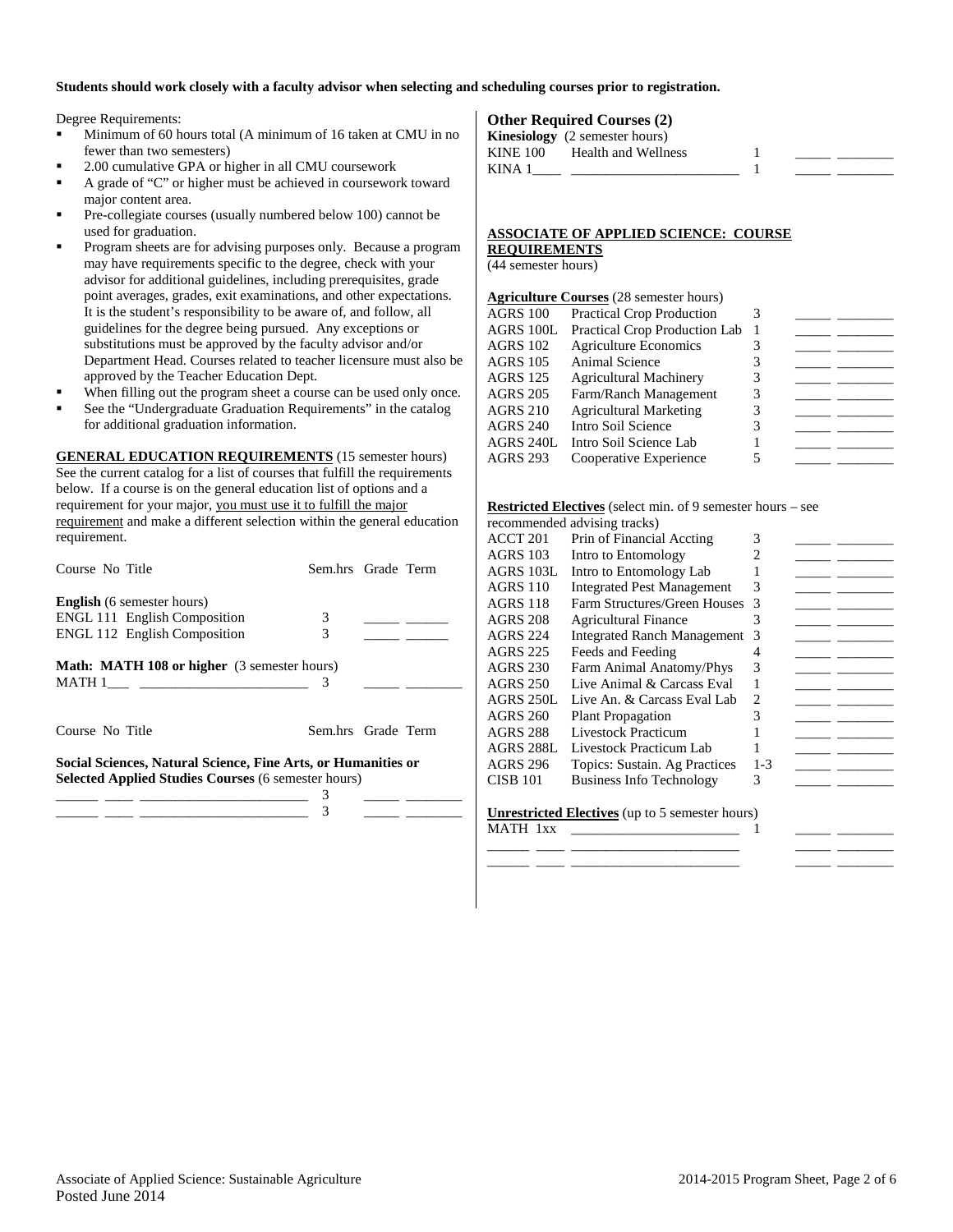This is a recommended sequence of course work. Certain courses may have prerequisites or are only offered during the Fall or Spring semesters. It is the student's responsibility to meet with the assigned advisor and check the 2 year course matrix on the Colorado Mesa website for course availability.

#### **Animal Science Advising Sheet**

## **FRESHMAN YEAR**

| <b>Fall Semester</b> |                                  | <b>Hours</b> | <b>Spring Semester</b> |                                                          | <b>Hours</b>  |
|----------------------|----------------------------------|--------------|------------------------|----------------------------------------------------------|---------------|
| <b>MATH 108</b>      | <b>Technical Mathematics</b>     | 4            | <b>ENGL 111</b>        | <b>English Composition</b>                               | 3             |
| AGRS 100             | <b>Practical Crop Production</b> |              | <b>AGRS 230</b>        | Farm Animal A&P                                          | 3             |
| AGRS 100L            | Practical Crop Production Lab    |              | <b>AGRS 102</b>        | <b>Agriculture Economics</b>                             | 3             |
| AGRS 125             | <b>Agricultural Machinery</b>    |              | <b>AGRS 205</b>        | Farm/Ranch Management                                    | $\mathcal{R}$ |
| <b>AGRS</b> 105      | Animal Science                   | <u>3</u>     |                        | General Education Social Sciences, Natural Science, Fine |               |
|                      |                                  | 14           |                        | Arts, or Humanities or Selected Applied Studies Courses  | 3             |
|                      |                                  |              |                        |                                                          | 15            |

**Summer** AGRS 293 Co-op Work Experience 5

### **SOPHOMORE YEAR**

| <b>Fall Semester</b> |                                | <b>Hours</b>   | <b>Spring Semester</b> |                                                          | <b>Hours</b>   |
|----------------------|--------------------------------|----------------|------------------------|----------------------------------------------------------|----------------|
| <b>ENGL 112</b>      | <b>English Composition</b>     |                | $KINA*$                | Activity                                                 |                |
| <b>AGRS 240</b>      | Intro. Soil Science            |                | <b>KINE 100</b>        | <b>Health and Wellness</b>                               |                |
| AGRS 240L            | Intro. Soil Science Lab        |                |                        | General Education Social Sciences, Natural Science, Fine |                |
| <b>AGRS 250</b>      | Live Animal & Carcass Eval     |                |                        | Arts, or Humanities or Selected Applied Studies Courses  | -3             |
| AGRS 250L            | Live Animal & Carcass Eval Lab | 2              | <b>AGRS 210</b>        | <b>Agricultural Marketing</b>                            | 3              |
| Elective             |                                | $\overline{2}$ | AGRS 288               | Livestock Practicum                                      |                |
|                      |                                | 12             | AGRS 288L              | Livestock Practicum Lab                                  |                |
|                      |                                |                | <b>AGRS 225</b>        | Feeds & Feeding                                          | $\overline{4}$ |

14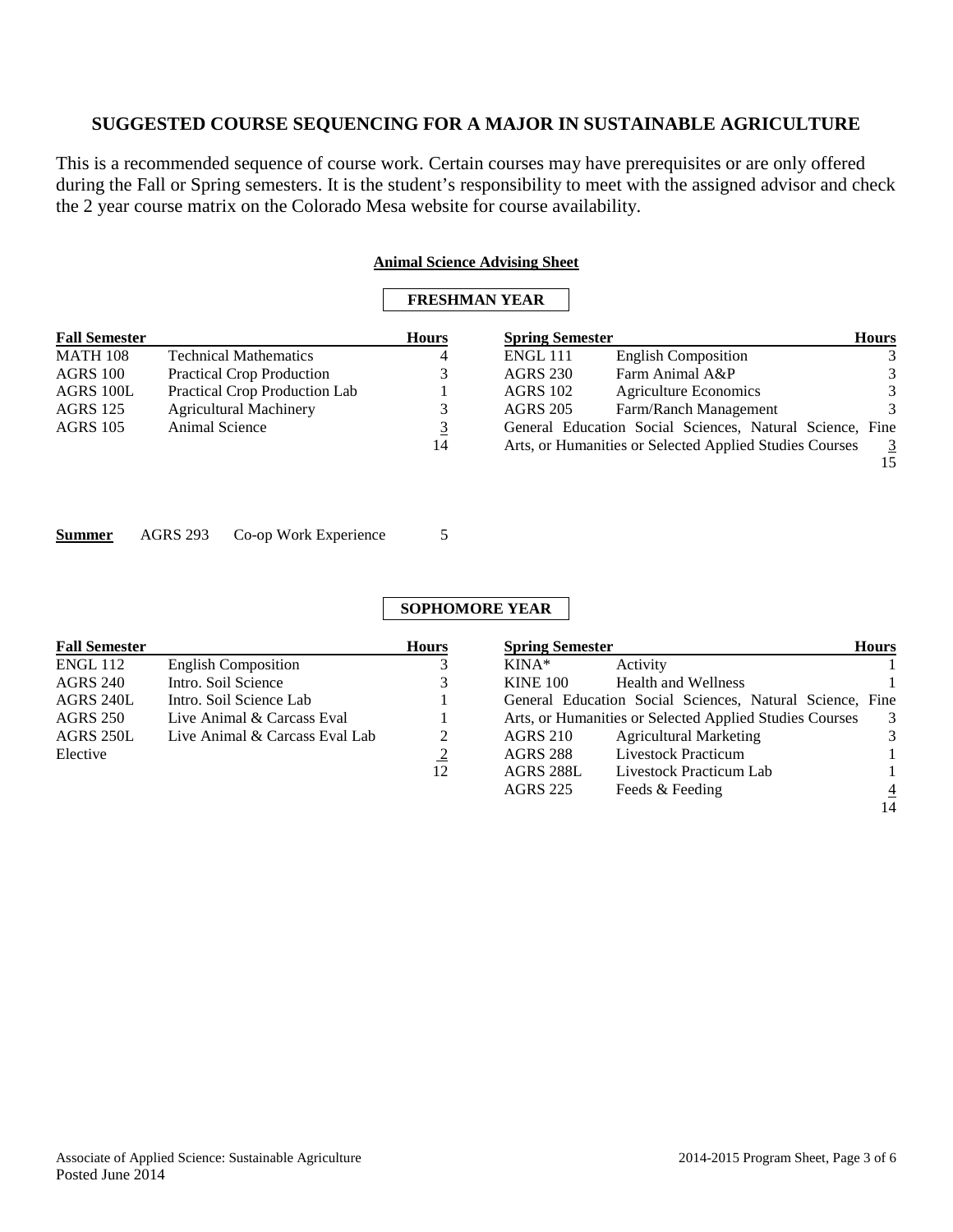This is a recommended sequence of course work. Certain courses may have prerequisites or are only offered during the Fall or Spring semesters. It is the student's responsibility to meet with the assigned advisor and check the 2 year course matrix on the Colorado Mesa website for course availability.

|                      |                |                                  |                | <b>Crop/Plant Advising Sheet</b> |                                                                                                                     |                      |
|----------------------|----------------|----------------------------------|----------------|----------------------------------|---------------------------------------------------------------------------------------------------------------------|----------------------|
|                      |                |                                  |                | <b>FRESHMAN YEAR</b>             |                                                                                                                     |                      |
| <b>Fall Semester</b> |                |                                  | <b>Hours</b>   | <b>Spring Semester</b>           |                                                                                                                     | Hours                |
| <b>MATH 108</b>      |                | <b>Technical Mathematics</b>     |                | <b>ENGL 111</b>                  | <b>English Composition</b>                                                                                          | 3                    |
| AGRS 100             |                | <b>Practical Crop Production</b> | Ć              | <b>AGRS 102</b>                  | <b>Agriculture Economics</b>                                                                                        | 3                    |
| AGRS 100L            |                | Practical Crop Production Lab    |                | <b>AGRS 103</b>                  | Intro to Entomology                                                                                                 |                      |
| AGRS 125             |                | <b>Agricultural Machinery</b>    | 3              | AGRS 103L                        | Intro to Entomology Lab                                                                                             |                      |
| AGRS 105             | Animal Science |                                  | $\overline{3}$ | <b>AGRS 205</b>                  | Farm/Ranch Management                                                                                               | 3                    |
|                      |                |                                  | 14             |                                  | General Education Social Sciences, Natural Science, Fine<br>Arts, or Humanities or Selected Applied Studies Courses | $\overline{3}$<br>15 |
| Su <u>mmer</u>       | AGRS 293       | Co-op Work Experience            | 5              |                                  |                                                                                                                     |                      |
|                      |                |                                  |                | <b>SOPHOMORE YEAR</b>            |                                                                                                                     |                      |

| <b>Fall Semester</b> |                            | <b>Hours</b> | <b>Spring Semester</b> |                                                          | <b>Hours</b>   |
|----------------------|----------------------------|--------------|------------------------|----------------------------------------------------------|----------------|
| <b>ENGL 112</b>      | <b>English Composition</b> |              | $KINA*$                | Activity                                                 |                |
| <b>AGRS 240</b>      | Intro. Soil Science        |              | <b>KINE 100</b>        | <b>Health and Wellness</b>                               |                |
| AGRS 240L            | Intro. Soil Science Lab    |              |                        | General Education Social Sciences, Natural Science, Fine |                |
| <b>AGRS 260</b>      | <b>Plant Propagation</b>   |              |                        | Arts, or Humanities or Selected Applied Studies Courses  | 3              |
| Elective             |                            | 3            | <b>AGRS 210</b>        | <b>Agricultural Marketing</b>                            | 3              |
|                      |                            | 13           | <b>AGRS</b> 110        | <b>Integrated Pest Management</b>                        | 3              |
|                      |                            |              | Elective               |                                                          | $\overline{2}$ |
|                      |                            |              |                        |                                                          | 13             |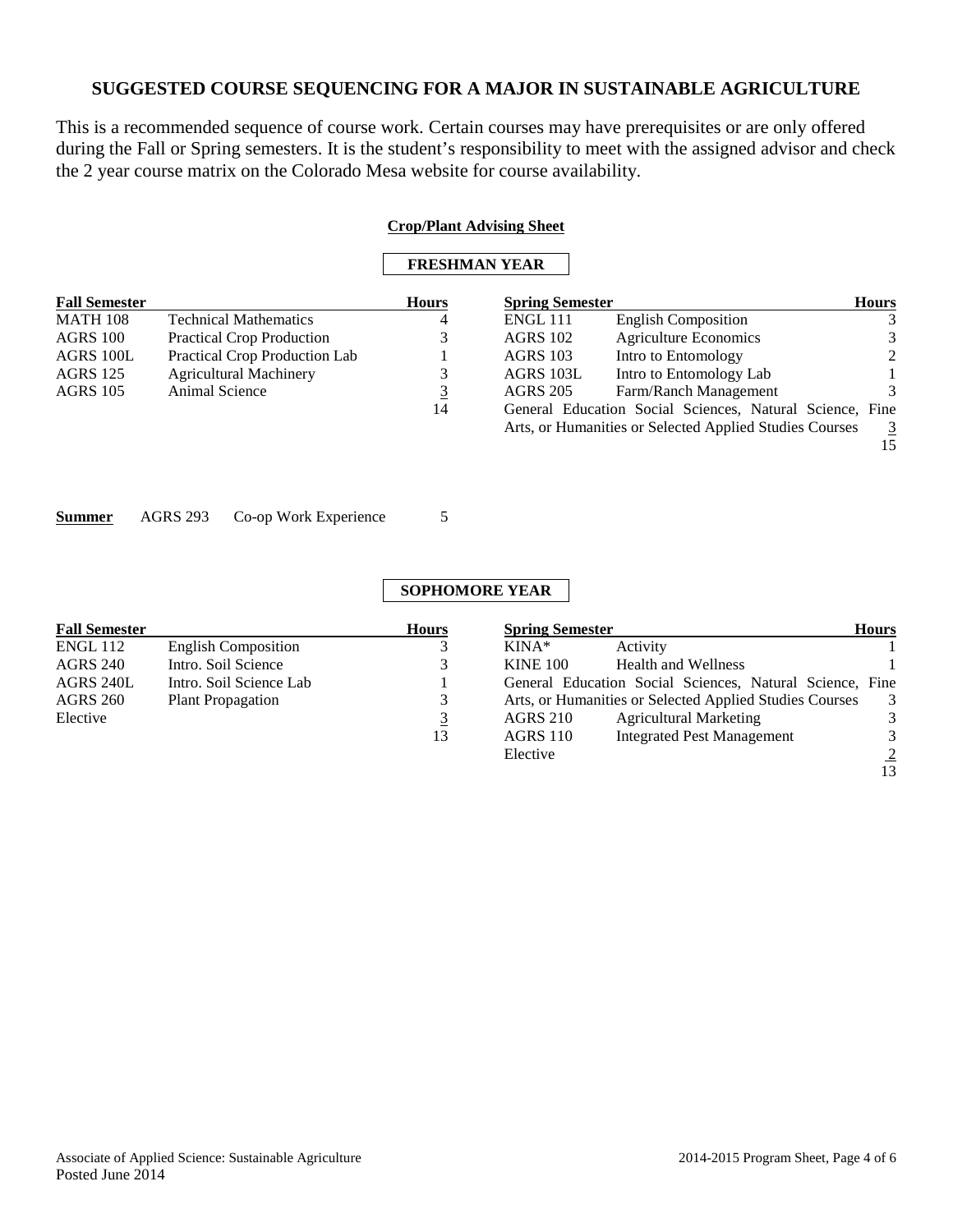This is a recommended sequence of course work. Certain courses may have prerequisites or are only offered during the Fall or Spring semesters. It is the student's responsibility to meet with the assigned advisor and check the 2 year course matrix on the Colorado Mesa website for course availability.

|                      |                                          |                | <b>Bio-Agriculture Advising Sheet</b> |                                                          |                |
|----------------------|------------------------------------------|----------------|---------------------------------------|----------------------------------------------------------|----------------|
|                      |                                          |                | <b>FRESHMAN YEAR</b>                  |                                                          |                |
| <b>Fall Semester</b> |                                          | <b>Hours</b>   | <b>Spring Semester</b>                |                                                          | <b>Hours</b>   |
| <b>MATH 108</b>      | <b>Technical Mathematics</b>             |                | <b>ENGL 111</b>                       | <b>English Composition</b>                               | 3              |
| <b>AGRS 100</b>      | <b>Practical Crop Production</b>         | 3              | <b>AGRS 102</b>                       | Agriculture Economics                                    | 3              |
| AGRS 100L            | Practical Crop Production Lab            |                | <b>AGRS 103</b>                       | Intro to Entomology                                      | 2              |
| <b>AGRS 125</b>      | <b>Agricultural Machinery</b>            | 3              | AGRS 103L                             | Intro to Entomology Lab                                  |                |
| <b>AGRS 105</b>      | Animal Science                           | $\overline{3}$ | <b>AGRS 205</b>                       | Farm/Ranch Management                                    | 3              |
|                      |                                          | 14             |                                       | General Education Social Sciences, Natural Science, Fine |                |
|                      |                                          |                |                                       | Arts, or Humanities or Selected Applied Studies Courses  | $\overline{3}$ |
|                      |                                          |                |                                       |                                                          | 15             |
|                      |                                          |                |                                       |                                                          |                |
|                      |                                          |                |                                       |                                                          |                |
| <b>Summer</b>        | <b>AGRS 293</b><br>Co-op Work Experience | 5              |                                       |                                                          |                |

## **SOPHOMORE YEAR**

| <b>Fall Semester</b> |                                 | <b>Hours</b> | <b>Spring Semester</b>                                   | <b>Hours</b>   |
|----------------------|---------------------------------|--------------|----------------------------------------------------------|----------------|
| ENGL 112             | <b>English Composition</b>      |              | Activity<br>$KINA*$                                      |                |
| <b>AGRS 240</b>      | Intro. Soil Science             |              | <b>Health and Wellness</b><br><b>KINE 100</b>            |                |
| AGRS 240L            | Intro. Soil Science Lab         |              | General Education Social Sciences, Natural Science, Fine |                |
| <b>AGRS 260</b>      | <b>Plant Propagation</b>        |              | Arts, or Humanities or Selected Applied Studies Courses  | 3              |
| AGRS 296             | <b>Sustainable Ag Practices</b> |              | <b>Agricultural Marketing</b><br><b>AGRS 210</b>         | 3              |
|                      |                                 | 13           | <b>Integrated Pest Management</b><br><b>AGRS 110</b>     | 3              |
|                      |                                 |              | Elective                                                 | $\overline{2}$ |

13